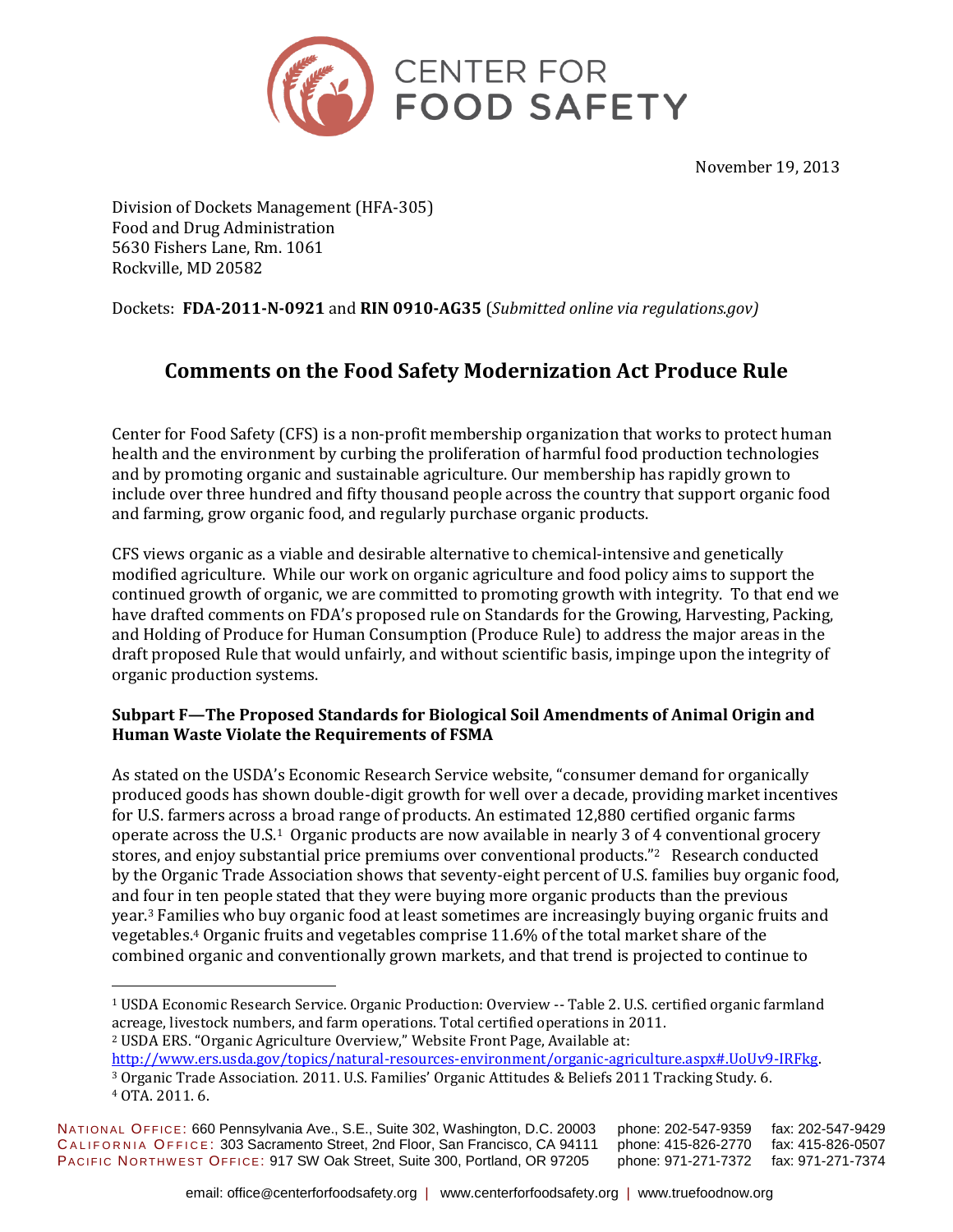increase.<sup>5</sup> This vital U.S. farm sector must be protected so it can prosper and continue to pioneer technologically advanced and sustainable agricultural production methods to feed current and future generations.

Soil fertility management serves as a core function underpinning the success of organic farming systems. The Organic Foods Production Act (OFPA) requires that organic farmers design organic system plans "to foster soil fertility, primarily through the management of the organic content of the soil through proper tillage, crop rotation, and manuring."6 Because organic farming practices prohibit the use of synthetic fertilizers, pesticides, and sewage sludge, biologically-based fertilizers such as compost and green and animal-based manures are crucially important to the vitality of organic agriculture. They substantially contribute to the development of the healthy soils in which organic crops survive and thrive.

By making it exceedingly difficult for farmers to use biologically-based fertilizers and soil amendments, the draft rule tacitly supports expanding the use of toxic, synthetic farm inputs, many of which are known to cause adverse human health and environmental impacts. In FDA's notice of intent to prepare a draft EIS on the proposed rule the Agency acknowledges that the proposed biological soil amendment standards "are expected to result in changes in current use of treated and untreated biological soil amendments of animal origin *or potentially greater use of synthetic fertilizers"* [Emphasis added]. <sup>7</sup> This is an unacceptable policy outcome in need of serious reconsideration and revision. Toxic, synthetic inputs can leach into air, water, and communities, creating health threats that are simply not a part of organic farming systems. In contrast to the proven manure standards required under OFPA, the proposed rule would encourage the use of chemical fertilizers that harm the natural microbial activity of soils and severely inhibit the ability of organic and other farmers to use biological fertilizers as an integral component of their soil fertility regime.

Scientific research has shown that beneficial microbial activity is notably present in organically managed soils and that microbials help more readily break down harmful pathogens than do soils managed conventionally with synthetic chemicals. According to Dr. Trevor Suslow and other soil researchers, biologically active soils more effectively control the proliferation of pathogenic bacteria than less biologically diverse soils.8 Studies have shown that *E. coli* can be killed as a result of microbial competition in soils, and that pathogen populations decline more rapidly in manureamended soil than sterilized soil. Researchers have found that this is likely due to antagonistic interactions with indigenous soil microorganisms.<sup>9</sup> Microbial diversity actually contributes to solving pathogen problems in produce rather than creating them. Yet, privileging chemicalintensive soil fertility management practices over biologically-intensive ones would serve to reduce

<sup>5</sup> OTA. 2011. 6.; OTA. 2011. Organic Industry Survey. 20.

 $6$  7 USC § 6513 (b)(1).

<sup>7</sup> Federal Register. 2013. Notice of Intent to Prepare an Environmental Impact Statement for the Proposed Rule, Standards for Growing, Harvesting, Packing, and Holding of Produce for Human Consumption. 78(160): 50359.

<sup>8</sup> See: Suslow, T.V., et al. 2003. Production Practices as Risk Factors in Microbial Food Safety of Fresh and Fresh-Cut Produce. *Comprehensive Reviews in Food Science and Food Safety*, 2(supplement): 38-77; particularly Section 2.1.2.3.

<sup>9</sup> Bogosian, G., Sammons, L.E., et al. 1996. Death of the *Escherichia coli* K-12 strain W3110 in soil and water. *Applied and Environmental Microbiology* 62(11): 4114-4120.; Jiang, X.P., Morgan, J., et al. 2002. Fate of *Escherichia coli* O157:H7 in manure-amended soil. *Applied and Environmental Microbiology,* 68(5): 2605- 2609.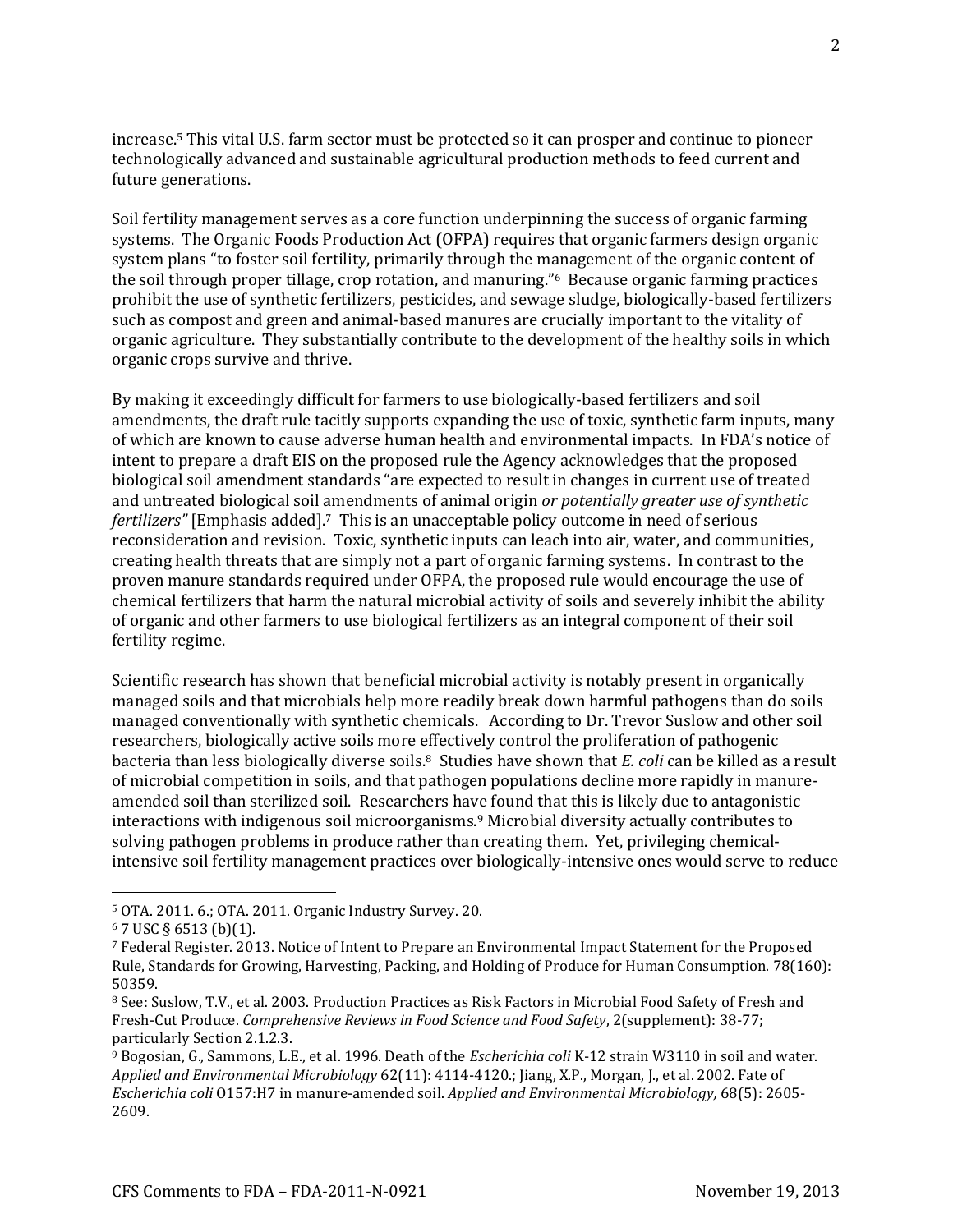the robust soil microbial activity found in organically managed soils, curtailing a major tool available to organic farmers to combat soil pathogens. The end result would be to undermine the food safety goals that the FDA rules are intended to achieve in the first place.

#### *Compost*

Ninety-four percent of organic producers apply compost or manure as a soil fertility management practice on covered produce, according to a 2013 joint survey conducted by the Organic Trade Association (OTA) and the Washington State Department of Agriculture (WSDA).10 The Organic Rule that governs their use clearly states that no interval is needed between the time when organic farmers apply compost and when they harvest their organic crops. That is because strict standards embedded in the Rule mandate best management practices for compost making, which ensures the elimination of pathogens before compost is ever applied to farm soils. A 45 day waiting period, as suggested in the draft produce rule, is completely unnecessary and unworkable for organic farmers. It is unclear how the agency decided upon this 45-day interval or how the literature it cites supports this conclusion. If implemented, FDA would not only force organic farmers out of compliance with NOP regulations, but it would also discourage farmers from becoming certified organic, due to the overly burdensome and completely unnecessary requirements.

According to the OTA/WSDA survey, seventy-three percent of the organic growers who use compost stated that FDA's proposed regulation would negatively impact their ability to include crop rotations and/or biological diversity in their farming operations, as mandated under the National Organic Program (NOP) standards.<sup>11</sup> As this survey suggests, implementation of the proposed rule would force those farmers out of compliance with OFPA or to minimally comply with the spirit, intent, and letter of the law at best. Moreover, implementation of Subpart F would also violate Congress's directive embedded in FSMA which specifically states that FDA food safety rules must not conflict with organic standards.

Requiring "insulation for compost" represents another problematic area in FDA's proposed standard. It is impractical to apply insulation to compost because doing so could result in both decreasing compost quality and unnecessarily increasing the cost of producing and applying compost. The proposed Produce Rule's preamble suggests that adequate compost curing includes proper insulation "usually consisting of around one foot thick of insulating material, e.g., hay, straw, finished compost."12 What remains absent from this discussion is the acknowledgement that compost needs to be turned many times during the compost curing process to maintain an acceptable level of carbon dioxide and to prevent the compost from drying. This process can take up to three months before the compost is completely cured. Yet, if a one-foot-thick layer of hay or straw is adhered to compost that needs turning, it will change the carbon to nitrogen ratio of the compost. This would then require the whole pile/windrow to be re-composted and then another insulation layer would be required to be added during the curing process. Thus, the never-ending cycle of composting/insulating/turning would continue.

<sup>10</sup> Washington State Department of Agriculture and Organic Trade Association. 2013. Impact of FDA's Proposed Application Intervals on Organic Fertility and Crop Rotation Requirements. 30 August to 4 October. [http://www.ota.com/regulatory/foodsafety.html.](http://www.ota.com/regulatory/foodsafety.html)

<sup>11</sup> WSDA and OTA. 2013.

<sup>12</sup> Federal Register. 2013. Proposed Rules: Standards for the Growing, Harvesting, Packing, and Holding of Produce for Human Consumption. 78(11): 3580.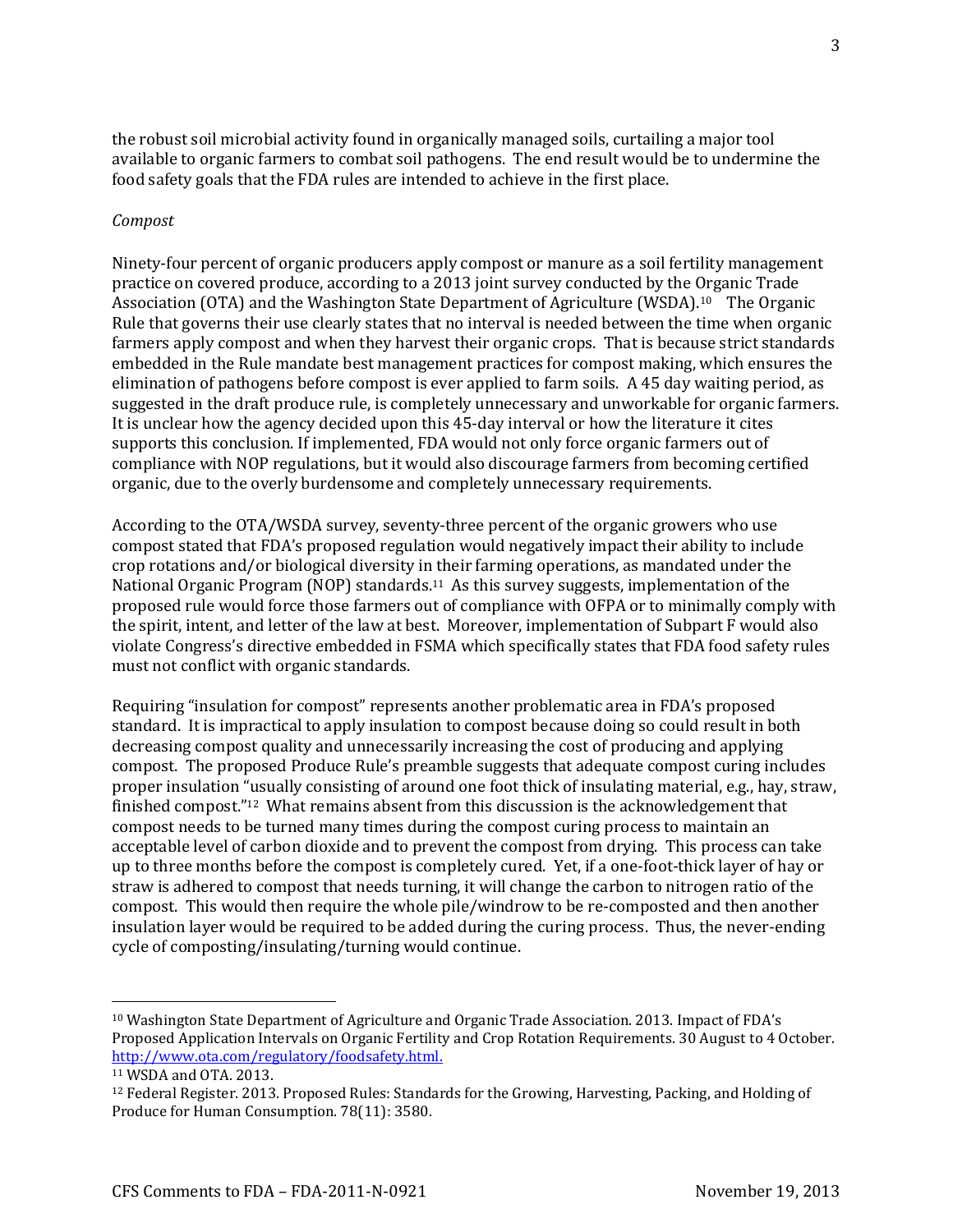### *Manure*

Scientific research has shown that untreated manure can easily break down in soils within a four month period, as required under OFPA. For consistency's sake, and in order to ground its regulations in science and farmers' experience, the FDA must look to the Organic Rule for guidance instead of creating new standards without any scientific basis. As the Produce Rule currently stands, it directly conflicts with established federal organic standards for manure and compost use, and would also make it impossible for organic farmers to use manure, creating an unfair and unjustifiable barrier to using a well-established source of fertilizer. This would likely result in putting untold numbers of organic farmers out of business, given their inability to properly manage soil nutrients and biodiversity.

To justify its proposed standards, FDA cites studies of *E. coli* O157 and *Salmonella* that used abnormally high rates of pathogens in the studies. Measurements of pathogen survival were taken in manure, not soil, which is not a useful measurement for drawing conclusions about pathogens in soil environments. Sterile soil was also used, which is atypical of organic farm soils that support diverse microorganisms to control pathogens. FDA cited studies of *Cryptosporidium*, *Giardia*, and *Ascaris* pathogens to justify its unreasonable manure standards, yet those pathogens are not often associated with pathogenic outbreaks in fresh produce. Clearly, FDA's use of these studies to justify long waiting intervals before a crop can be harvested is flawed. The proposed Produce Rule must be reconsidered in this regard. Here again FDA must align its manure use standards with NOP regulations by requiring the interval between the application of untreated manure and harvest to be four months long and not nine months as proposed by FDA.

In sum, the use of biological soil amendments of animal origin is a foundational practice in organic production systems. Their use is also consistent with existing and acceptable resource conservation practices. As proposed, the Produce Rule creates an unnecessary and avoidable barrier to the adoption of critical organic soil nutrient management practices that have underpinned OFPA and the organic industry. It is absolutely incumbent upon the FDA to fix these significant problems before issuing the final rule.

## **Subpart I —Standards Directed to Domesticated and Wild Animals are Inadequate to Support Wildlife Habitat Conservation**

FDA's proposed Produce Rule has the potential to negatively impact on-farm habitat conservation measures and directly conflicts with provisions of the Organic Food Production Act (OFPA) and the accompanying National Organic Program (NOP) regulations. While the Produce Rule does not specifically advocate clearing of wildlife habitat and conservation plantings, its failure to strongly endorse these practices reinforces unfounded suspicions that conservation practices are part of the food safety problem instead of the solution. Implementing the Produce Rule as it stands could cause farmers to lose their organic certification and/or provide a disincentive for new growers to become certified organic. That is why it is imperative that FSMA regulations clearly state that extreme, earth-scraping measures are not required to improve food safety on farms and that habitat and conservation preservation measures are part and parcel of an integrated strategy to combat food-borne pathogens.

FSMA directs FDA to be proactive when it comes to conservation of wildlife habitat, but the proposed rules do not reflect that priority. On the contrary, lawmakers' intent to prevent the removal of riparian areas and habitat in the name of food safety has been undermined, as has been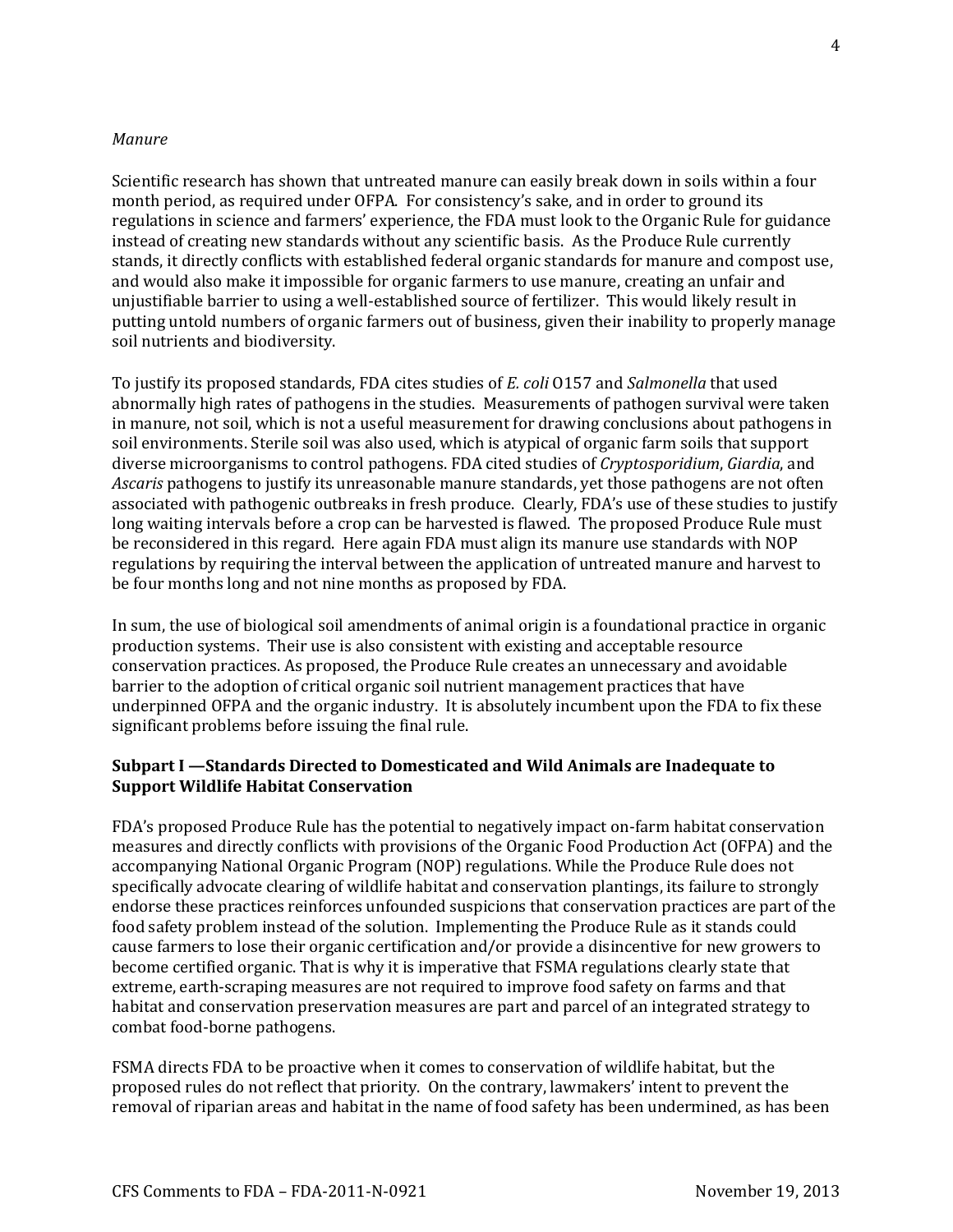the case in California when food safety purchasing agreements were introduced without explicitly supporting conservation practices. Reactions to recent food safety outbreaks often have been severe, including the complete elimination of conservation areas, as was seen after the 2006 *E. coli* 0157 outbreak linked to spinach from California's Central Coast. In this particular instance, the source of contamination was not established, but feral pigs were suspected. This led some produce buyers to stipulate that they would not buy greens harvested within certain distances of natural areas,<sup>13</sup> pressuring growers to remove habitat and conservation plantings in order to avoid losing production areas on the margins of their fields.

A survey conducted in 2007 of California Central Coast produce growers show that most growers had been asked to remove conservation areas or wildlife by their purchasers, and that 15% of survey respondents were actively removing conservation areas to comply with purchaser restrictions on food safety.<sup>14</sup> The survey identified a strong tension between conservation efforts and food safety practices on farms, even in those instances where the food safety measures are not scientifically shown to reduce contamination. Food safety requirements were found to be implemented in various ways and were often directly at odds with conservation practices such as maintaining non-crop, vegetative buffers between fields.<sup>15</sup> Wildlife is also adversely affected. In response to food safety expectations and fears of not being able to sell their crops, 88.9% of growers surveyed were using some type of wildlife exclusion practice.<sup>16</sup>

Another study of California's Central Coast agriculture conducted by the Nature Conservancy found that in the five years following the 2006 *E. coli* 0157 outbreak, 13.3% of remaining riparian habitat was eliminated or degraded in efforts to improve food safety.<sup>17</sup> Figure 1 (following page) shows an example of habitat destruction on the Central Coast region of California between 2005 and 2008 in the name of food safety. Much of this destruction was likely in response to food safety audits and requirements from purchasers that may have been interpreted and implemented in different, conservation-destructive ways on each farm.<sup>18</sup> Should this trend continue nationwide, the environmental impacts would be grave. Thus, it is crucial that FDA stipulate in the Produce Rule itself, not just in the preamble, that clearing native habitat is not expected, required, *or recommended* in order to comply with FSMA.

<sup>13</sup> In one example, a survey respondent said their crops planted near trees were required to have a buffer of 100-150 feet by a processor. See: Beretti, M. and Stuart, D. 2008. Food safety and environmental quality impose conflicting demands on Central Coast growers. *California Agriculture*, 62(2): 68-73.

<sup>14</sup> Beretti, M. and Stuart, D. 2008.

<sup>15</sup> Beretti, M. and Stuart, D. 2008.

<sup>16</sup> Beretti, M. and Stuart, D. 2008.

<sup>17</sup> Gennet, S., Howard, J., Langholz, et al. 2013. Farm practices for food safety: an emerging threat to floodplain and riparian ecosystems. *Frontiers in Ecology and Environment*, 11(5): 236-242.

<sup>18</sup> Beretti, M. and Stuart, D. 2008.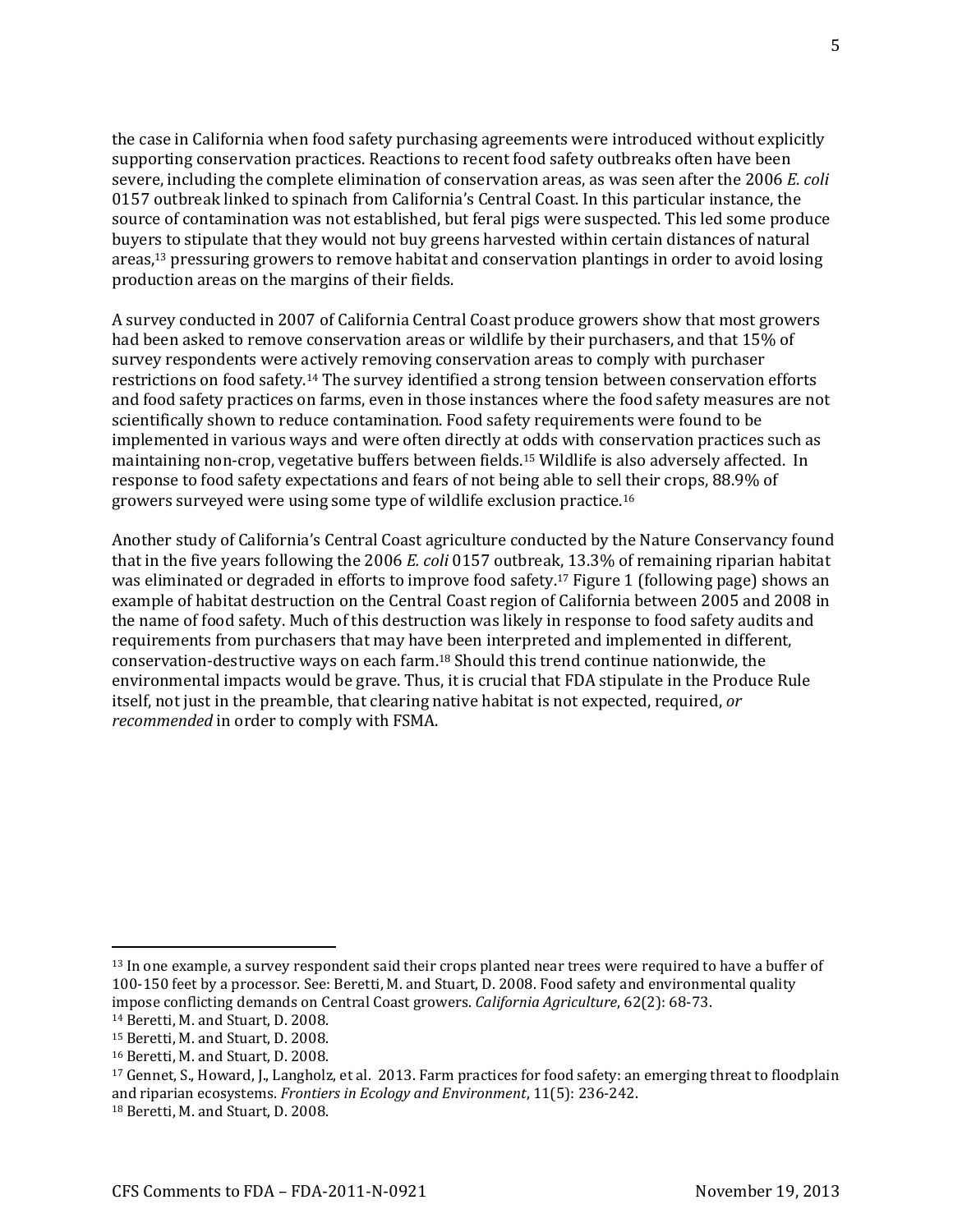

**Figure 1.** The red lines in the photos to the left indicate the same area at two points in time. The top photo was taken in 2005 before the 2006 E. coli 0157 spinach outbreak that catalyzed increased pressure to remove habitat. The bottom photo is from 2008, and the habitat destruction along the farm margins is clear. (Images courtesy of Wild Farm Alliance.)<sup>19</sup>

Wildlife habitat preservation and restoration comprises an important aspect of pest management for organic growers. Practices such as alley cropping, intercropping, and hedgerows introduce biological diversity into farm fields and they are required under OFPA in lieu of crop rotations in organic perennial crop systems. Because FDA's proposed Produce Rule itself does not encourage sustainable conservation practices, it by default discourages many of these practices. As such, it conflicts with OFPA regulations, an issue Congress specifically stated must not be the case.20 In contrast, OFPA regulations specifically require growers to maintain or improve natural resources and biodiversity on their farm in an ongoing basis.<sup>21</sup>

Habitat bordering croplands attracts beneficial insects that control pests and provide habitat for raptors and other predators as a way to control rodent populations without the use of synthetic poisons. Removing this habitat would also impact managed and native pollinators that are crucial to maintaining biodiversity and a healthy food supply. Over 4,000 species of native bees in the U.S. depend upon a wide variety of flowers and plants for both habitat and forage. Yet, the drastic declines in our nation's honey bee and native bee populations continue to threaten the vitality of our nation's agriculture and environment. Protecting managed bees, native bees and other pollinators is vital to the success of U.S. agriculture. It is estimated that one in three bites of food is

<sup>19</sup> Wild Farm Alliance. 2008. Environmental Destruction in the Salinas Valley: "Food Safety" Requirements to Remove Habitat Make Leafy Greens Less Safe. Available at:

[http://www.wildfarmalliance.org/resources/WFA%20FS%20EnvDestruct2.pdf.](http://www.wildfarmalliance.org/resources/WFA%20FS%20EnvDestruct2.pdf) <sup>20</sup> 7 CFR § 205.200 and §205.2

<sup>21</sup> 7 CFR § 205.200 and §205.2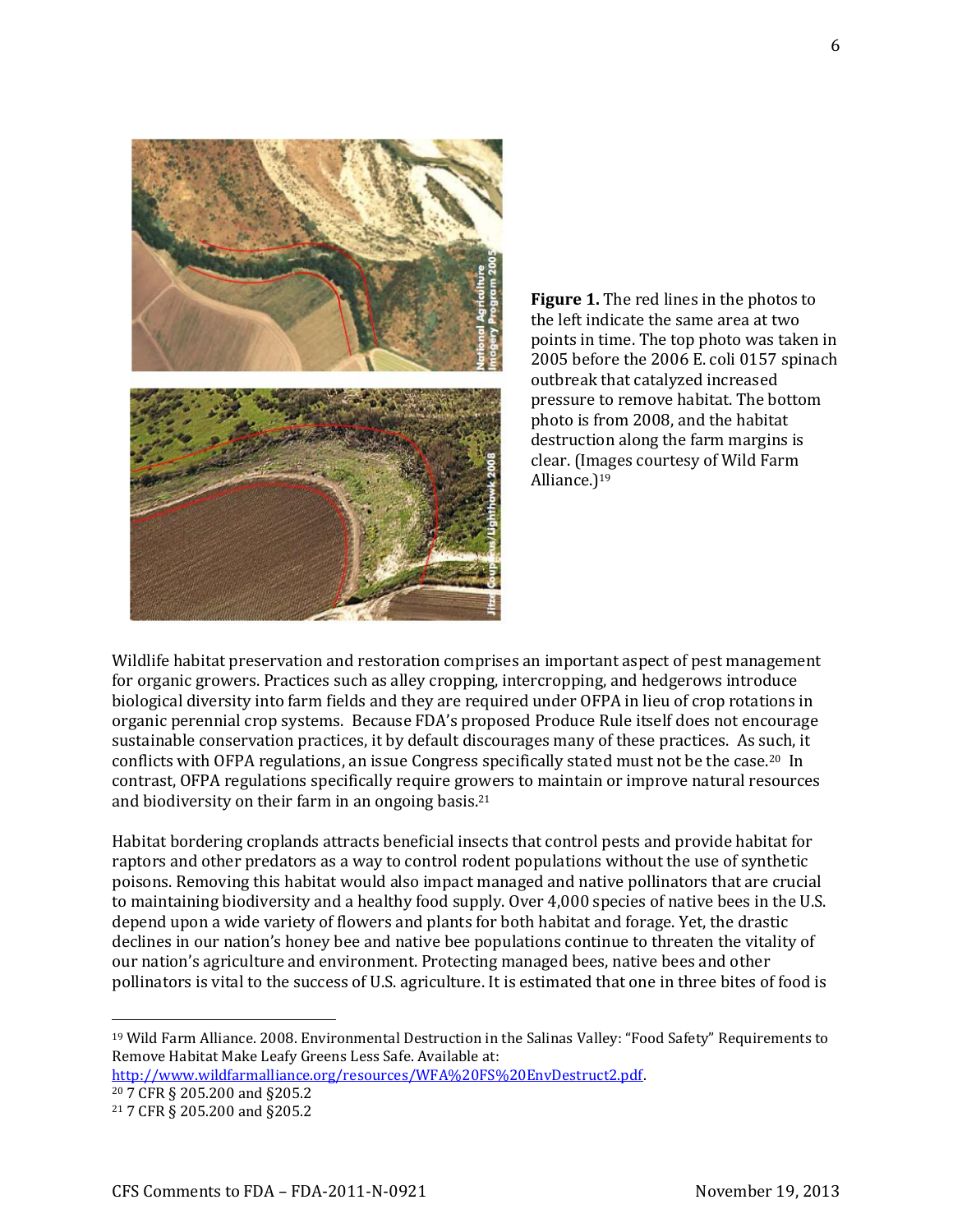reliant on honey bee pollination, and threats to pollinators jeopardize some of our nation's most important specialty crops. In the U.S., pollination contributes \$20-30 billion in value to crop production annually.<sup>22</sup> Many of the nation's agricultural areas already lack sufficient habitat to support pollinators, and any policies requiring farmers to eliminate the already sparse wildlife habitat would be the nail in the coffin for countless pollinator species. Encouraging farmers to remove native habitat would adversely affect non-chemical pest control strategies, detract from natural resource conservation efforts, and be in direct conflict with OFPA.

A balance between food safety concerns and natural resource conservation can be struck by realizing the roles each play in building healthy agroecosystems. Food safety and conservation concerns can be addressed in tandem through co-management techniques that are designed for site-specific conditions.<sup>23</sup> For example, vegetation along streams, filterstrips, and wetlands are effective conservation practices that can help protect water supplies from pathogen-laden runoff by providing filtration. Since maintaining agricultural water quality is another focus of the Produce Rule, it would serve farmers well to maintain surface water quality to the greatest extent possible by taking advantage of the important ecosystem services that conservation practices afford. Hedgerows and native habitat strips can prevent pathogens in dust from blowing onto produce fields. Maintaining wildlife habitat to support beneficial predator populations, as mentioned above, can also play an important role in suppressing pests and contributing to food safety. CFS agrees with FDA that a national list of 'animals of concern' should not be established at this time because different animals present different food safety concerns across the country and because there is not a strong enough body of scientific evidence upon which to base a nationwide list of 'animals of concern.'

It is crucial that the produce regulations acknowledge the role of conservation practices in preserving food safety and that they do not unintentionally disincentivize these techniques. FDA must be proactive in the text of the regulation, making it clear that farmers do not need to eliminate the natural environment in which they grow their crops in order to meet food safety requirements. While some of the language in the preamble is encouraging in this regard, it must be incorporated into the actual text of the regulations to ensure that it FSMA is not in any way construed as requiring habitat removal. While the practices laid out in the Produce Rule do not specifically advocate removing conservation plantings, they remain silent about the implementation of conservation practices that can also provide food safety benefits. Without specifically prohibiting or discouraging measures that curtail biological conservation and destroy wildlife habitat, in the absence of compelling reasons for doing so, the proposed rules leave open the option for buyers to create private purchasing agreements that mandate removing or discontinuing conservation measures. Since many U.S. farmers participate in USDA's Conservation Stewardship Program and the Environmental Quality Incentives Program, final regulations must be sufficiently flexible to allow farmers to implement these program requirements in areas where covered produce is grown. Otherwise, organic growers would be notably disadvantaged because they would not be able to comply with the drastic mandates of private purchasing agreements *and* OFPA, which necessitates that farmers implement biodiversity conservation practices on their farms.

7

<sup>22</sup> EPA. 2013. "USDA and EPA Release New Report on Honey Bee Health." EPA Newsroom, May 2. [http://yosemite.epa.gov/opa/admpress.nsf/0c0affede4f840bc8525781f00436213/e04602a5e7aa06068525](http://yosemite.epa.gov/opa/admpress.nsf/0c0affede4f840bc8525781f00436213/e04602a5e7aa060685257b5f004a12d3!OpenDocument) [7b5f004a12d3!OpenDocument.](http://yosemite.epa.gov/opa/admpress.nsf/0c0affede4f840bc8525781f00436213/e04602a5e7aa060685257b5f004a12d3!OpenDocument)

<sup>&</sup>lt;sup>23</sup> Wild Farm Alliance and Community Alliance with Family Farmers. 2013. Farming with Food Safety and Conservation in Mind. Available at: [http://wildfarmalliance.org/resources/WFACAFFFS2013.pdf.](http://wildfarmalliance.org/resources/WFACAFFFS2013.pdf)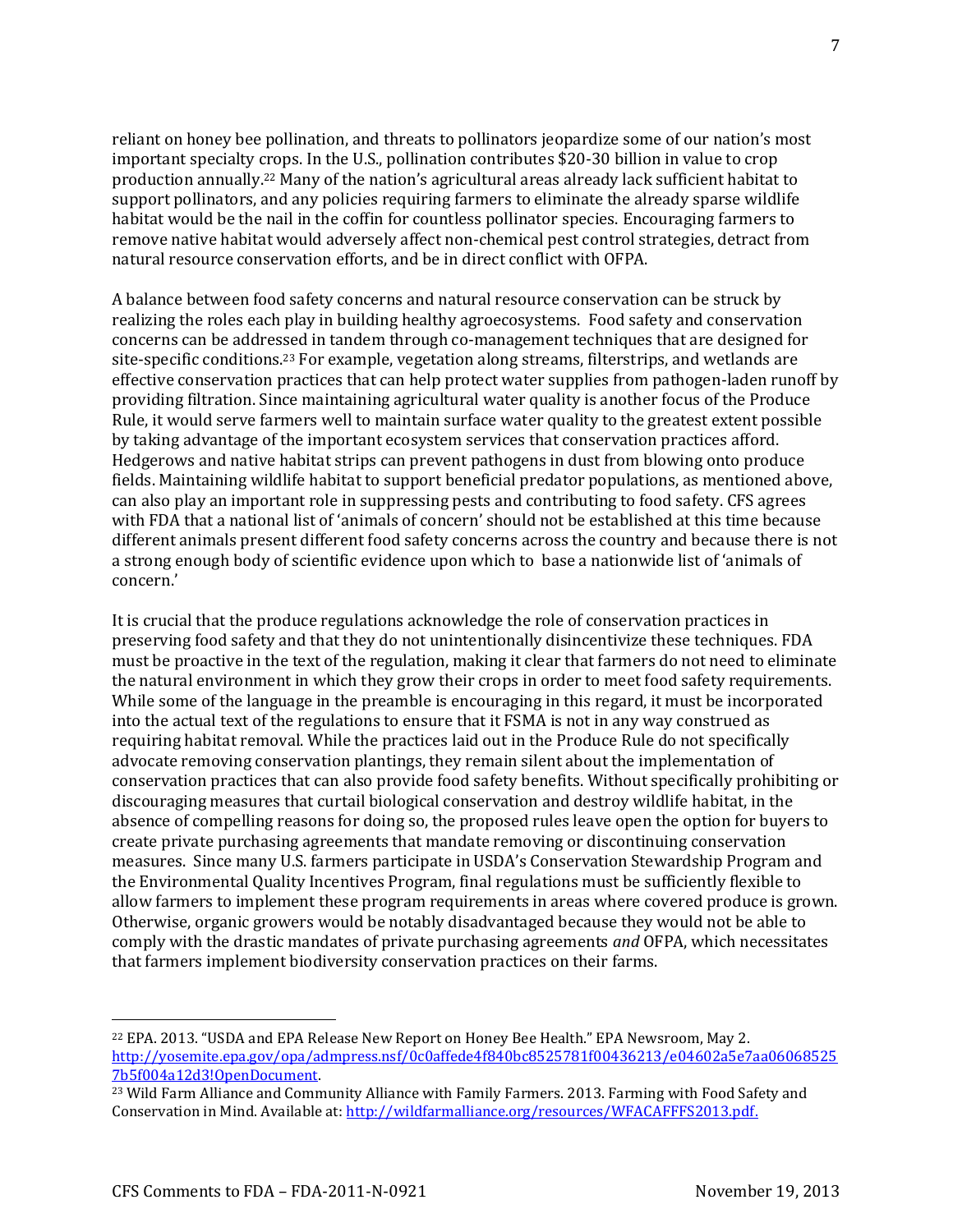#### *Biodiversity Recommendations in Support of Organic*

FDA can support on-farm conservation practices more definitively in its final rule by incorporating strong statements in support of biodiversity and habitat conservation into the text of the regulations. The introduction to the Produce Rule already does this by encouraging "the application of practices that can enhance food safety, including sustainable conservation practices."<sup>24</sup> It further states that the "proposed rule would not require the destruction of habitat or the clearing of farm borders,"<sup>25</sup> but this language is not detailed within the regulations themselves. If FDA does not protect the rights of organic farmers to use practices that co-manage food safety and conservation, then FDA will be constraining growers from becoming and continuing to be certified organic.

To aid FDA in addressing natural resource conservation and habitat protections in its food safety rules, CFS recommends that it incorporate statements and concepts from the preamble into the regulatory text in the definitions, training requirements, and domesticated and wild animal standards. We specifically recommend the following language additions:

- 1. Include in § 112.3 the following definition of "co-management": "Co-management means farm system management approaches that respond to site specific conditions by integrating cultural, biological and mechanical practices that promote ecological balance and public health by conserving biodiversity, soil, water, air, energy and other natural resources, while also reducing pathogen hazards associated with food production."
- 2. Include under  $\S 112.22(a)$  a new subsection (4) regarding minimum requirements for training personnel who conduct a covered activity: "(4) The importance of the comanagement of food safety and conservation, including recognizing that sustainable conservation practices can enhance food safety and not taking measures to destroy wild animal habitat, take endangered species or exclude all wild animals from the farm."
- 3. Include under  $\S 112.83$  new subsections (c) and (d) regarding animal intrusion:

"(c) If significant wild animal intrusion, as made evident by observation of significant quantities of animals, animal excreta or crop destruction occurs:

(1) You must not destroy wild animal habitat;

(2) You must not clear farm borders around outdoor growing areas, ponds, or drainages;

- (3) You must not take an endangered species; and
- (4) You must focus measures on excluding only those specific animals and not all animals.
- (d) Whenever appropriate, use co-management and sustainable conservation practices that can enhance food safety."

<sup>24</sup> Federal Register. 2013. 78(11): 3586.

<sup>25</sup> Federal Register. 2013. 78(11): 3586.